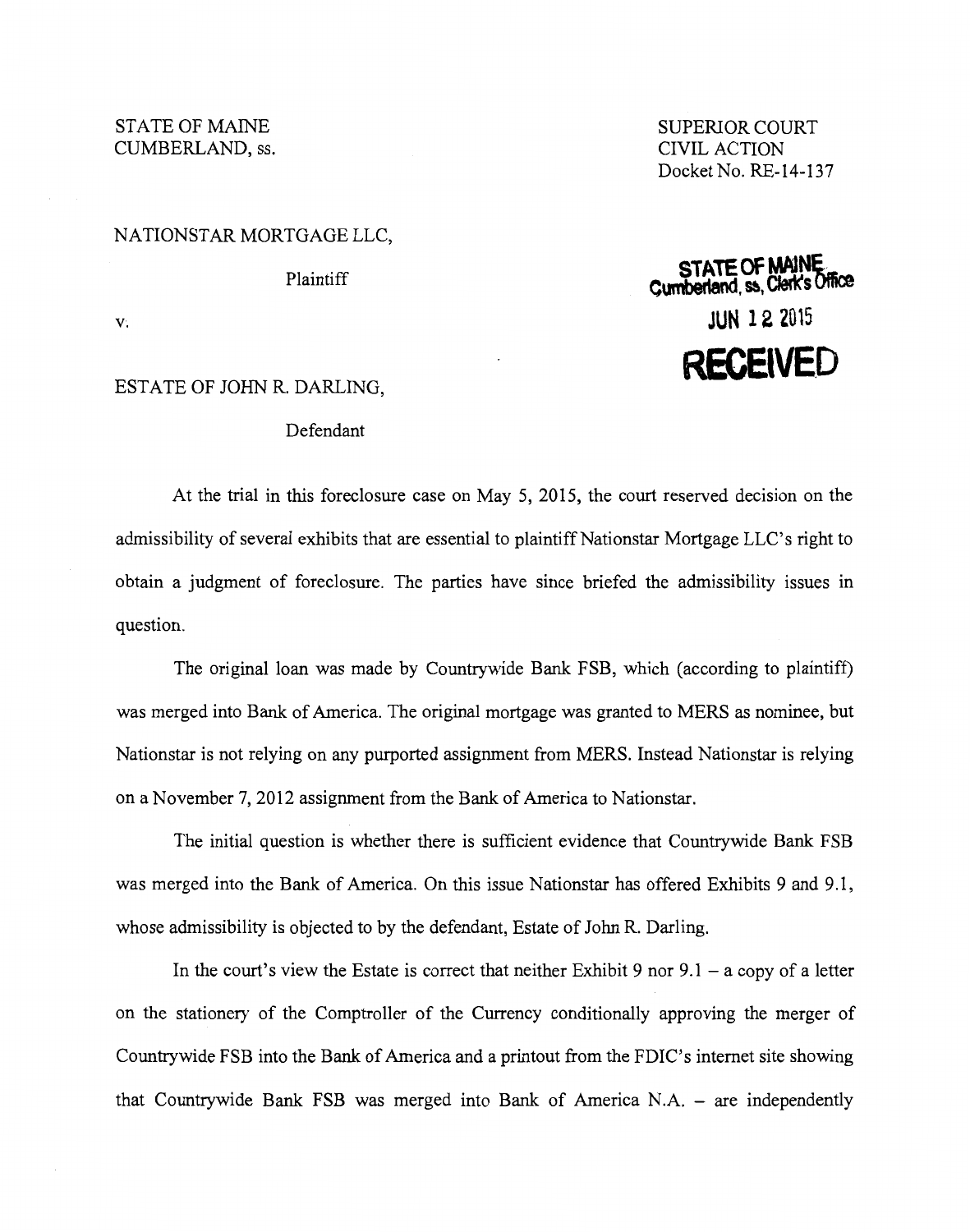admissible. They would only qualify as an exception to hearsay as public records under M.R.Evid. 803(8)(A), but they have not been authenticated by any witness with knowledge and they are not self-authenticating because they have not been provided under seal. *See* M.R. Evid. 902(1).

The remaining question is whether the court can take judicial notice of the merger of Countrywide Bank FSB into Bank of America. While it generally known that some Countrywide entity was purchased by Bank of America, the court does not conclude that it is generally known for purposes of M.R.Evid.  $201(b)(1)$  that the purchase resulted in a merger or that the specific entity involved was "Countrywide Bank FSB." 1

However, the court agrees that the merger of Countrywide Bank FSB into the Bank of America is a fact that is capable of accurate and ready determination under M.R.Evid. 201(b)(2). *See, e.g.,* Nationstar's Ex. 9.1, which although not admissible demonstrates that the merger in question is capable or accurate and ready determination.

The Estate also questions the admissibility of Exhibits 5 and 6. The first problem is that those exhibits incorporate information that originated with the Bank of America because the alleged default occurred before the note and mortgage were assigned to Nationstar. Nationstar's witness had not worked for the Bank of America. Although he testified that he was familiar with the Bank of America recordkeeping practices because the law firm he had previously worked for had represented the Bank of America the court does not believe that he was ever asked whether Bank of America records – like those that were incorporated into the Nationstar system in this case - were created at or near the time in question by persons with knowledge.

<sup>1</sup>There were other Countrywide entities, such as "Countrywide Home Loans Inc." *See Jesinoski v. Countrywide Home Loans Inc.,* 135 S. Ct. 790 (2015).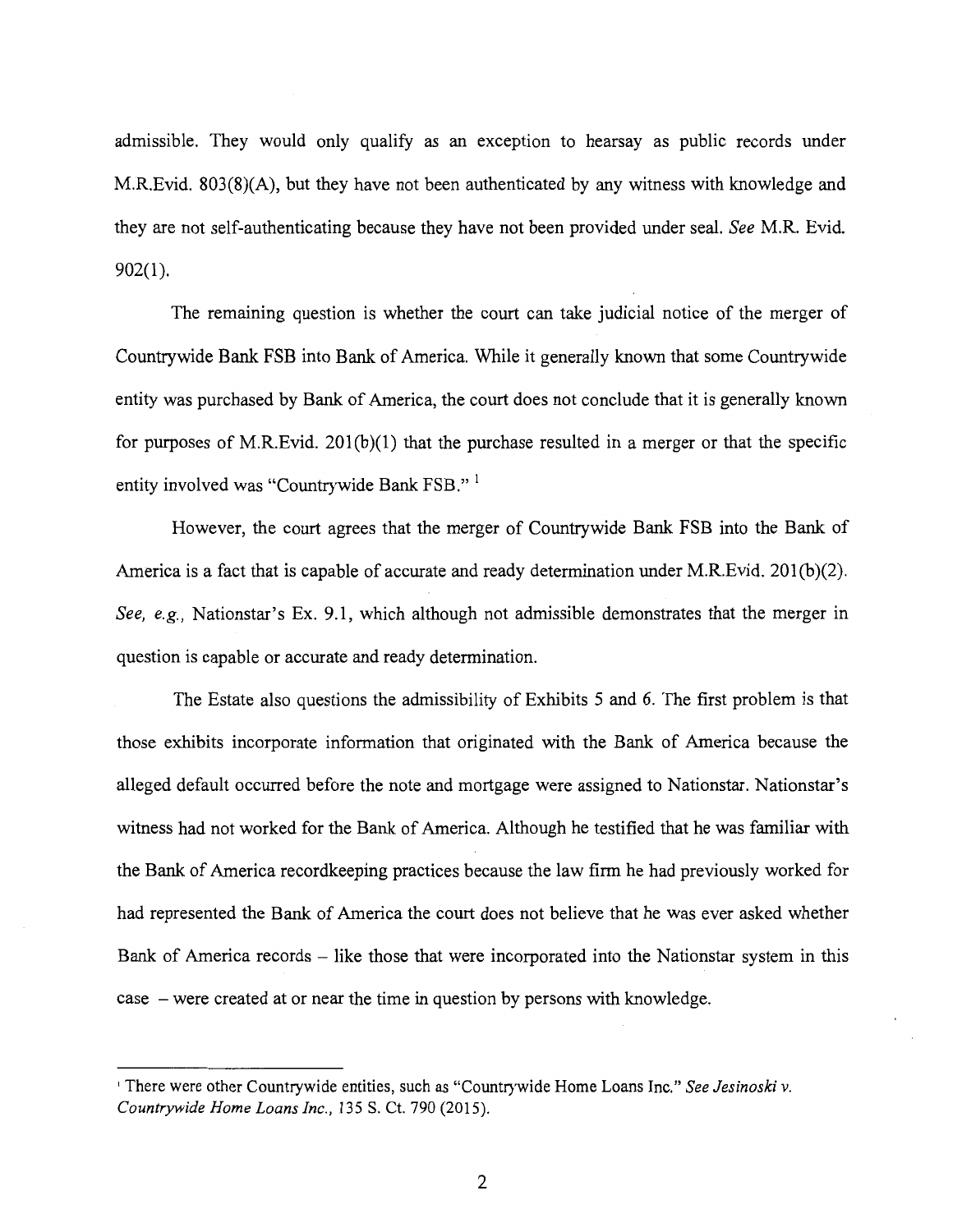Moreover, even if he had offered that testimony, he was not asked and did not testify enough about his familiarity with Bank of America records so that he could have offered an adequate foundation. Simply reciting that Bank of America records were incorporated into Nationstar's record keeping system and that quality control checks were conducted is not sufficient. The foundational evidence from a receiving entity's employee must demonstrate that the employee "had sufficient knowledge of **both** businesses' regular practices" to demonstrate the reliability of the information. *Beneficial Maine Inc. v. Carter*, 2011 ME 77 ¶ 13 (emphasis added).<sup>2</sup>

There is another problem as well. If the records had been admitted, they would have to demonstrate at a minimum that a default in payment had occurred. The court has looked at Exhibits 5 and 6 and cannot find a payment history from which it can be discerned that a default occurred on August 1, 2009 as Nationstar claims.

The entry shall be:

Defendant's challenge to the admissibility of Exhibits 5 and 6 is upheld. Without those exhibits there is no insufficient evidence to prove that plaintiff is entitled to foreclose the mortgage at issue. Judgment for defendant. The clerk is directed to incorporate this order in the docket by reference pursuant to Rule 79(a).

Dated: June  $11, 2015$ 

Thomas D. Warren Justice, Superior Court

 $<sup>2</sup>$  In addition, one of the pages in Nationstar's Exhibit 5 bears the legend, "This worksheet is subject to</sup> attorney-client privilege and is not to be attached as an Exhibit to any document." Attaching this document to an exhibit despite this directive obviously waives any privilege, but this language undercuts the claim that the document is a business record.